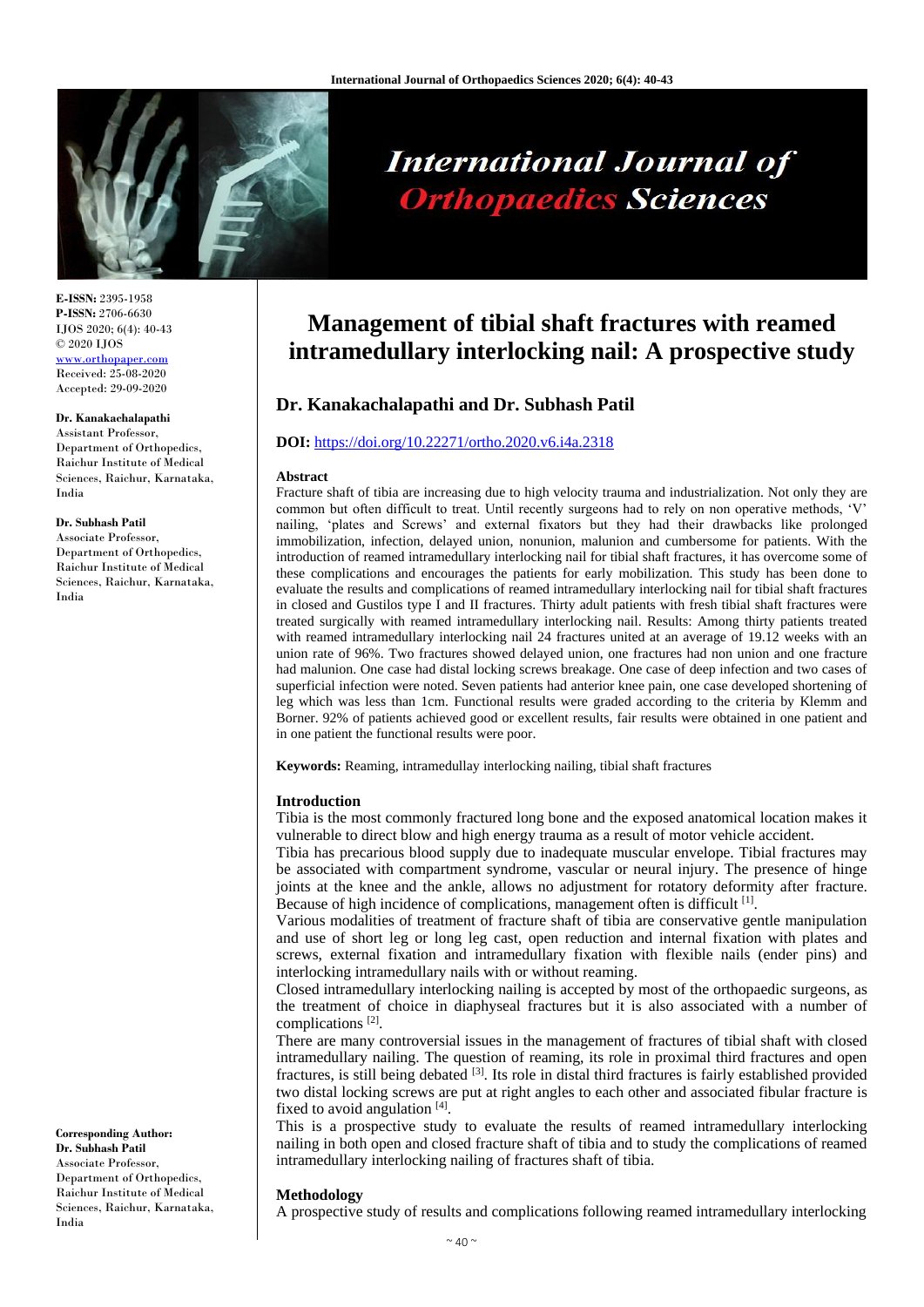#### International Journal of Orthopaedics

nailing in both open and closed fracture of tibial shaft was done at department of orthopaedics, Raichur Institute of Medical sciences, Raichur from Dec 2017 to Dec 2018. Thirty patients with fracture of the tibial shaft were selected for the study.

# **Inclusion Criteria**

- Age more the 18 yrs
- Patients with closed fractures of tibial shaft
- Patient with open fracture of tibial shaft–Gustilo Anderson type 1 to type 3A

# **Exclusion Criteria**

- Age less than 18 yrs
- Segmental fractures
- Patient with open fracture of tibial shaft Gustilo Anderson type 3 B and 3C.

In total number of 30 patients admitted, there were 24 males (80%) and 6 females (20%). There were 18 closed fractures (60%) and 12 open fracture (40%) (GA type I-6, GA type II-4).

The age of the patients ranged from 20 years to 60 years with a mean of 34.64 years. Most of the fracture were caused by high energy trauma by road traffic accidents accounting for 21 cases  $(70\%)$ , 6 cases were due to fall  $(20\%)$  and 3 were due to assault. 8 (32) patients had associate injuries.

There were 5(15%) proximal third fracture, 19 (72%) middle third fractures and 6 (18%) distal third fractures.

The predominant fracture patterns were transverse in 12 (48%), oblique 5 (20%), spiral 3 (12%) comminuted in 3 (12%) and segmental in 2 (8%) fracture.

Preoperative preparation of patients:

- Patients were kept NBM for 8-10 hours before surgery
- IV fluids as per the need were given
- Adequate amount of compatible blood if needed was arranged
- Preparation of whole extremity, private parts and back was done
- Written and informed consent was taken
- Soap water enema HS
- Tranquilizers HS
- IV antibiotics half an hour before surgery
- Shifting of the patients 30minutes before surgery to operation theatre

Preoperatively the length of the nail is calculated by subtracting 3 to 4cm from measurement taken from the knee joint line to tip of the medial malleolus clinically and medullary canal is measured at the isthmus on X-rays. Accordingly a stock of interlocking nails 2cm above and below the measured length and 1mm above and below the required diameter were always kept. We have used cannulated tibial nails in our cases.

# **Results**

Fifteen cases were operated under spinal anaesthesia, 9 under epidural anaesthesia and 1 case under general anaesthesia.

**Table 1:** Type of Anaesthesia

| <b>Type of Anaesthesia</b> | <b>No. of Cases</b> | <b>Percentage</b> |
|----------------------------|---------------------|-------------------|
| Spinal                     |                     |                   |
| Epidural                   |                     |                   |
| General                    |                     |                   |

m Majority of the nails inserted were 9mm[, 4](http://www.orthopaper.com/) nails were of 10mm diameter and 3 were of 8mm diameter. 21 fractures were locked in static mode and 9 fractures were locked dynamically.

| <b>Table 2: Nail size</b> |  |  |
|---------------------------|--|--|
|                           |  |  |

| Nail size       | <b>No. of Cases</b> | Percentage |
|-----------------|---------------------|------------|
| 8mm             |                     |            |
| 9mm             |                     |            |
| 0 <sub>mm</sub> |                     |            |

#### **Table 3:** Mode of locking

| <b>Mode of Locking</b> | <b>No. of Cases</b> | <b>Percentage</b> |
|------------------------|---------------------|-------------------|
| Static                 |                     |                   |
| Dynamic                |                     | 30                |

All the cases were started with joint mobilization exercises on 1 st post-operative day. Partial weight bearing was delayed till 6 weeks irrespective of fracture configuration. The average period of commencement of full weight bearing was 12.8 weeks.

| <b>Table 4: Patient Mobilization</b> |  |  |  |
|--------------------------------------|--|--|--|
|--------------------------------------|--|--|--|

| FWB          | <b>No. of Cases</b> | <b>Percentage</b> |
|--------------|---------------------|-------------------|
| 12 weeks     |                     | 60                |
| 14 weeks     |                     | 23.3              |
| $> 14$ weeks |                     | 16.6              |

The average time taken for union was 19.12 weeks, closed fracture united earlier at (18 weeks) Type I and Type II fracture took 18.86 weeks and 20.5 weeks respectively for union.

96% of the fractures united with 2 fractures showing a delayed union and 1 (4%), fracture going for nonunion.

**Table 5:** Fracture Union

| <b>Type of Fracture</b> | <b>Average Time</b> | <b>Union Rate</b> |
|-------------------------|---------------------|-------------------|
| Closed                  | 18 weeks            | 100               |
| Type I                  | 18.86 weeks         | 100               |
| Type II                 | $20.5$ weeks        | 90.9              |
| Total                   | $19.12$ weeks       | 96                |

Skin grafting was done to cover the traumatic wound in 3 type II fractures whereas delayed primary closure was done in 1 cases.

Dynamization was done in 8 cases between 12 and 16 weeks depending on the progress of fracture healing.

**Table 6:** Secondary Procedure

| <b>Procedure</b>         | <b>No. of Cases</b> | Percentage |
|--------------------------|---------------------|------------|
| Skin grafting            |                     |            |
| Delayed primary suturing |                     |            |
| Dynamization             |                     |            |

The average range of motion in the knee joint was 135.6 degree, full ankle motion was observed in 20 patients. One patient showed a loss of  $>25^\circ$  of motion at ankle compared to the normal side while 4 patients showed  $\lt 25^\circ$  of loss of joint motion.

One case (3.3%) of deep infection was noted in the present study. Two patients (6.6%) showed a superficial soft tissue infection.

 $\sim$  41 fracture showed a shortening of < 1cm. No cases of One case (4%) of malunion was found with an anteroposterior angulation of 10 degrees, one case (3.3%) with a communited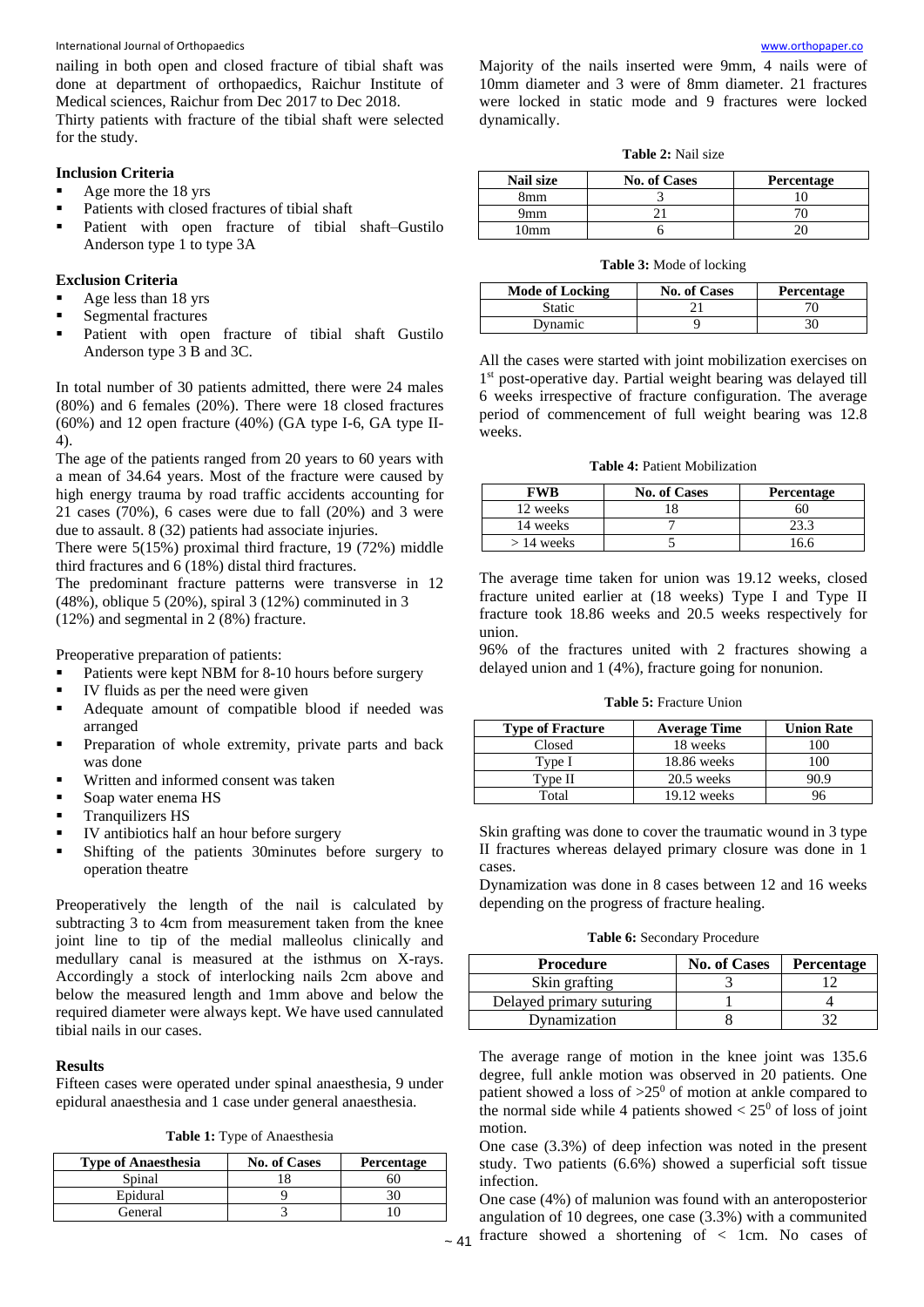International Journal of Orthopaedics

significant rotational deformities and varus or valgus angulation deformities was noted.

One case (3.3%) of failure of distal screws was seen in a distal third tibial fracture. It did not affect the fracture healing. Six cases (20%) complained of pain in the knee joint at final follow up. All were of mild variety and occurred on kneeling down.

|  |  |  |  | <b>Table 7: Complications</b> |
|--|--|--|--|-------------------------------|
|--|--|--|--|-------------------------------|

| <b>Complications</b>  | <b>No. of Cases</b> | Percentage |
|-----------------------|---------------------|------------|
| Malunion              |                     | 3.3        |
| Superficial infection |                     | 6.6        |
| Deep infection        |                     | 3.3        |
| Knee pain             |                     | 20         |
| Implant failure       |                     | 3.3        |
| Shortening            |                     | 3.3        |
| Non union             |                     | 3.3        |
| Delayed union         |                     | 6.6        |

Functional results were graded according to the criteria by Klemm and Borner [75] (1986). 90% of patients achieved good or excellent results, fair results were obtained in one patient and in one patient, the functional results were poor.

| <b>Table 8:</b> Functional Results |  |
|------------------------------------|--|
|------------------------------------|--|

| <b>Functional Results</b>                                         | No. of<br><b>Cases</b> | <b>Percentage</b> |
|-------------------------------------------------------------------|------------------------|-------------------|
| <b>Excellent</b>                                                  |                        |                   |
| Full knee and ankle motion No muscle                              |                        |                   |
| atrophy                                                           | 21                     | 70                |
| Normal radiological alignment                                     |                        |                   |
| Good                                                              |                        |                   |
| Slight loss of knee and ankle motion $\left\langle \right\rangle$ |                        |                   |
| $21^0$                                                            | 6                      | 20                |
| Less than 2cm of muscle atrophy                                   |                        |                   |
| Angular deformity                                                 |                        |                   |
| Fair                                                              |                        |                   |
| Moderate loss of knee and ankle motion                            |                        |                   |
| $(250)$ Morethan 2cm of muscle atrophy                            | 2                      | 6.6               |
| Angular deformity $(5^0 – 10^0)$                                  |                        |                   |
| Poor                                                              |                        |                   |
| Motion loss and knee and ankle motion                             |                        |                   |
| $(>25^0)$                                                         | 3.3                    | 4                 |
| Marked muscle atrophy Angular                                     |                        |                   |
| deformity $(>10^0)$                                               |                        |                   |

# **Discussion**

Patients were encouraged to move knee and ankle joints on the 1st post-operative day after the patient has recovered from anesthesia. Partial weight bearing was delayed till 6 weeks irrespective of the fracture configuration. Full weight bearing was allowed based on clinical and radiological assessment of fracture healing. The average period of commencement of full weight bearing was 12 weeks in the present study.

Eighteen patients (60%) in the present study were allowed to full weight bearing by 12 weeks, 9 patients (30%) were allowed to full weight bearing by 14 weeks and in 3 patients (10%) the full weight bearing was allowed after 14 weeks.

Keating *et al.* <sup>[5]</sup> in their study advised the patients to remain non weight bearing for the first 6 weeks after injury.

Larsen *et al.* <sup>[6]</sup> allowed partial weight bearing of 15kgs for 6 weeks in early post-operative period. There were no cases of compartment syndrome, fat embolism or peroneal nerve palsy in the present study.

Closed fractures united earlier (average time 18weeks)~ 42 The results of the present study are comparable with those other studies. 23 fractures united in the present study with a mean union time of 19.12 weeks with a union rate of 96%.

compared to type I and II open fractures [\(ave](http://www.orthopaper.com/)rage of 18.86 weeks and 20.5 weeks respectively). One case was comminuted type II fracture in a 27 year old male which united in 28th week after dynamization. The second one case was associated a superficial infection at the distal screw site and took 26 weeks to show union. One case of type 1 open fracture involving middle third of tibia went for non-union despite dynamization the patient refused for further intervention.

Skin grafting was done to cover the traumatic wound in 3 type II fractures whereas delayed primary closure was done in 1 cases. All the procedures requiring soft tissue coverage were done after nailing.

The average range of knee joint was 141 degrees. (Range 128 – 161 dedress) and that of ankle movements was 84 degrees (range 45-109 degree) in tibial fracture treated by reamed nailing in a study reported by Larsen *et al*. [6]

Keating et al. <sup>[5]</sup> reported a restriction of knee movements in 7% of cases and loss of ankle motion in 14% of cases.

The average range of knee joint motion in present study was 135 degrees and 76% of patients showed full ankle motion compared to the normal limb. One patient showed a loss of more than 25 degree of motion at ankle compared to the normal side while 4 patients showed less than 25 degree of loss of ankle joint motion.

Larsen *et al.* <sup>[6]</sup> reported a malunion in 2 of 22 patients treated by reamed nailing.

Keating *et al.* reported a 6% rate of malunion in type I fractures and 3% rate in type II fractures.

One case (4%) of malunion was found with as anteroposterior angulation of 10 degree had a fracture of upper third of tibia close to the tibial tubercle and only a single lacking screw could be inserted which could not hold the fracture in alignment.

Malalignment is a common problem in proximal third fracture treated with locked nails because of the large discrepancy in size between the tibial nail and the wide tibial diaphysis. Freedman and Johnson<sup>[7]</sup> found that 58% of proximal fractures were malaligned compared to 7% of middle third and 8% of distal third fractures. Singer *et al*. [8] stated that it is imperative that the fracture be held reduced during nail insertion in case of proximal tibia fracture through use of bone clamps, a small plate or by using blocking screws. Refinements in technique, including more precise placement of the entry portal (a more proximal and posterior entry portal), extending the knee during insertion of the nail, using a nail with more proximally located bend, use of blocking screws, uncoritical plate s and two pin medial external fixation have been described to reduce the frequency of this complication.

Blachut et al. <sup>[9]</sup> reported an infection rate of 0% in closed fractures in reamed nailing and 2% in closed fractures in unreamed nailing.

Court Brown *et al.* <sup>[10]</sup> reported an infection rate of 6.9% in Gastilo type I fracture and 6.6% in type II fracture with reamed intramedullary nailing.

The current study had one case (3.3%) of deep infection developed in the region of traumatic wound leading to purulent discharge in patient with a type II fracture 2 weeks after surgery. The wound was debrided and purulent material was sent for culture and sensitivity and appropriate antibiotics were instituted. The infection subsided with regular dressings of the wound. The fracture failed to unite even after dynamization. The patient refused further intervention.

Two cases (8%) developed superficial soft tissue infection, one at proximal nail entry point and one at distal locking